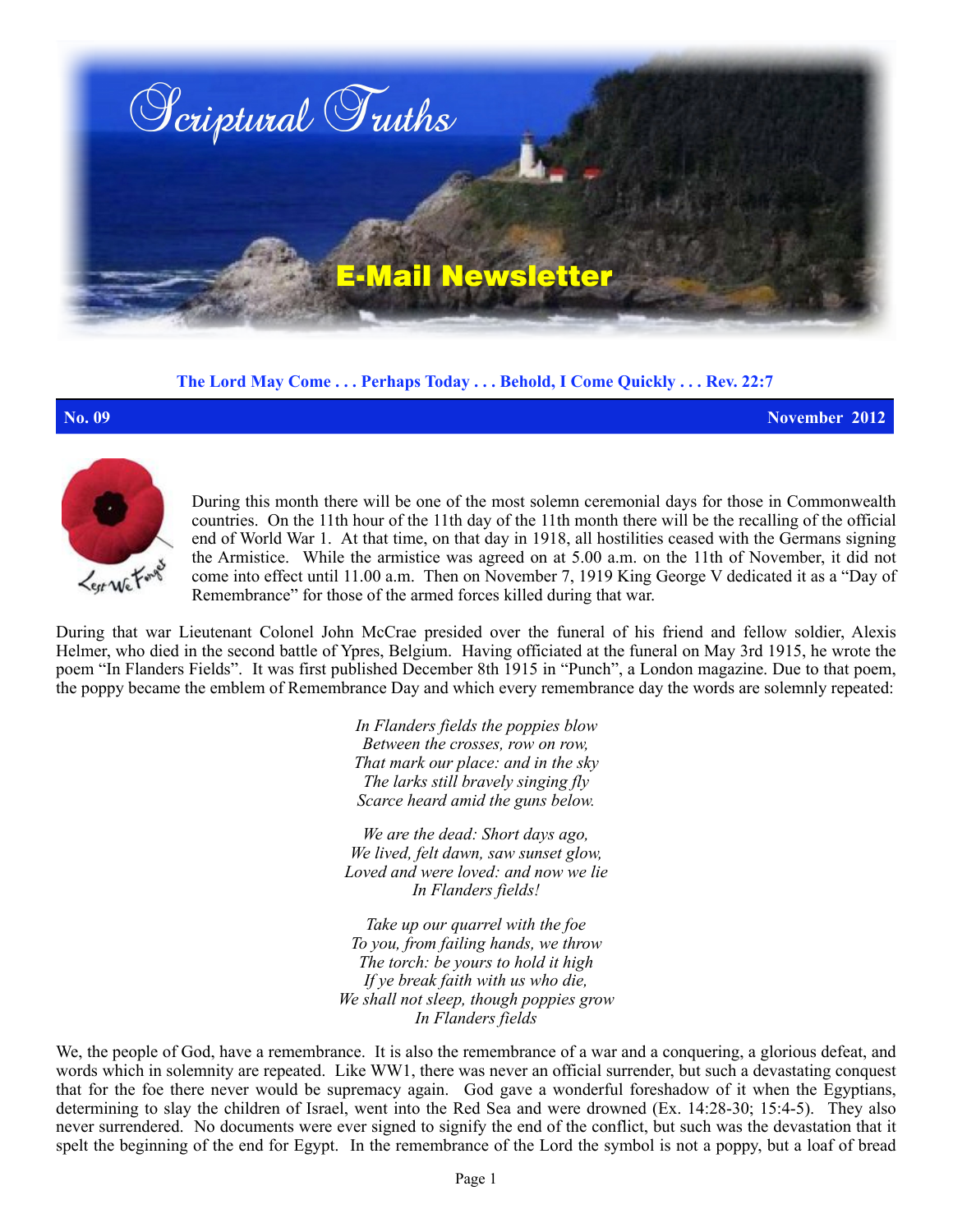and a cup, normally with wine in it. The words quoted are not that of a pathos filled poem, but those of the Son of God on the night of His betrayal.

It is the privilege of gathering with saints to remember the Lord. Reading very carefully, Matthew informs us: "Now when the even was come, he sat down with the twelve" (Matt. 26:20). But, Dr. Luke tells us: "He sat down, and the twelve apostles with Him" (Lk. 22:14). Note the distinction. He sat down with them, and then they sat down with Him. In the first case it was wondrous condescension, and in the second it was superlative honour. In the Old Testament we read: "And upon the nobles of the children of Israel he laid not his hand: also they saw God, and did eat and drink" (Ex. 24:11). What hallowed moments these were. Humanity sitting, not just in the presence of God, but with God.

At times it is called "the Eucharist", or "Lord's Supper", or "Worship meeting"; and I have had the privilege of sitting to remember the Lord some 2880 time. If it is called a "Worship meeting", then one must ask:

## **What is Worship?**

In reading the scriptures it is evident worship must be important because of the multiple references to it. In the Old Testament there are 106 references to worship, worshipped, worshipping; and 70 in the New Testament. We also make another observation between the first and last references in both Testaments. The first reference in the Old Testament speaks of a number going to worship God (Gen. 22:5), and the last reference tells of a number of people who refuse to worship God (Zech. 14:17). When reviewing the New Testament, the first reference is to a group who are desirous to worship Christ (Matt. 2:2). The last reference is to a man who worships the wrong person, and is told to worship God (Rev. 22:9). Interestingly, while we read of the Father and the Lord being worshipped, I am not aware of any Biblical reference to the worship of the Holy Spirit.

Many have tried to describe worship, but it seems to me that they give that which may or may not be characteristics of it. For instance, one brother, a mighty man of God wrote: "Worship is the Christian's highest occupation"; another wrote: "it is an act of homage or respect; to be in awe of a person, to show devotion towards, to adore". To a measure these are correct, but to my mind they do not really catch what worship is. For instance, I respect my mother, but I do not worship her; I have an attitude of awe for the Queen, but I do not worship her; I praise my daughter for a good cooked meal, but I do not worship her; I give thanks to folk I stay with, but I do not worship them.

## What is this thing called worship? My definition is:

"Worship is the automatic outflowing of a heart that has been caused by the Holy Spirit to appreciate some particular wonder or moral excellency of God or Christ."

Now note it says the "automatic outpouring of the heart". I base this on the words of the Psalmist when he wrote: "My heart is inditing (overflowing) a good matter: I speak of the things which I have made touching the king" (Psa. 45:1). From this verse it is evident that worship is not the result of largeness of intellect, but of heart appreciation.

There are a number of ways one can worship:

- a) Man can worship by bowing down, or kneeling (Psa. 95:6), which when done from the heart indicates an attitude of humility before Divine persons,
- b) Man can worship by giving, being conscious of the goodness of God. (Deut. 26:10; 1 Chron.16:29)
- c) Man can worship by singing (Psa. 66:4). Again, this is singing in the Spirit, not just singing words void of any appreciation or being sung with fleshy emotionalism.
- d) Man can worship by obeying the commands of God. (Mk. 7:7)
- e) Man can worship by serving God (Rom. 1:19). This indicates that when I am asked to speak, or write this paper, it is done from a heart filled with devotion to God, enabled by His ability, and for His glory.

The Lord told us that the Father loves worshippers, not because He is an egotistic God, but because man becomes like that which He worships (Psa. 115:4-8), and when we worship God there is a conforming to His likeness.

Worshipping in spirit, cannot be restricted to a certain place or certain situations of life, neither can it be worked up. I recall, when working in a bakery, beside me was an atheist and on the other side a pagan who wore an Egyptian god round his neck, yet at times my heart soared to God in worship. At other times I sat with the saints singing hymns and my mind far removed from that which was happening. It was not worship. This worship can rise to God in the many varied experiences of life.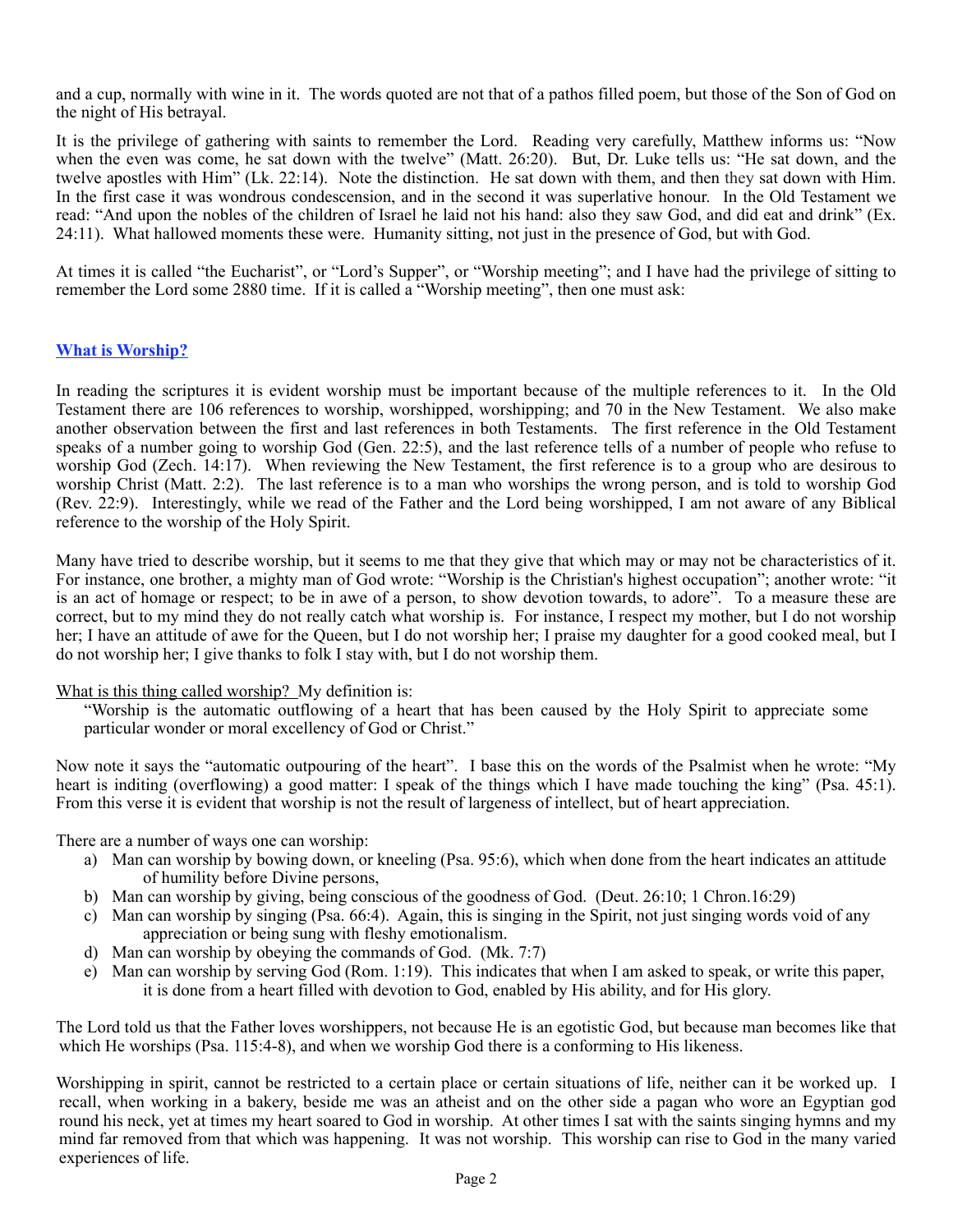- a) When a saint is in turmoil, God can reveal Himself as the God of all comfort (2 Cor. 1:3-4) and the saint can worship.
- b) When friends and family reject a saint, God can reveal Himself as David says: "When my father and my mother forsake thee, then the Lord will take me up", and the saint worship." (Psa. 27:10)
- c) When a saint is dying God can draw near and the saint can worship. (Heb. 11:21)
- d) When a saint experiences bereavement God can draw near and they can worship. (2 Sam. 12:20)
- e) Gideon worshipped in a battle field when being assured of victory over an enemy of immeasurable size (Jud. 7:15). What a lovely truth. Oh to worship God in the times of trial. Worshipping because one knew the greatness of His glorious power guarantees one of victory.
- f) Job worshipped when he suffered great losses and deep bereavement.

Worship is not restricted to Sunday in church.

In the consideration of this theme, we try to take comfort from some of those in the scriptures who worshipped. Individuals such as:

| <b>Those Who</b><br>Worshipped | <b>Their Characteristic</b>                    | <b>Reference</b>   |
|--------------------------------|------------------------------------------------|--------------------|
| The Servant                    | One of the working class                       | Gen. 24:26, 48, 52 |
| Moses                          | A leader among the people of God               | Ex. $34:8$         |
| Samuel                         | A little child serving the Lord                | 1 Sam. 1:28        |
| Gideon                         | A man who did not know what the<br>future held | Jud. 7:15          |
| Job                            | A business man who lost everything             | Job $1:20$         |
| Jacob                          | An old contriving individual                   | Heb. $11:21$       |
| The leper                      | An outcast because of deformity                | Matt. 8:2          |
| The ruler                      | A religious political figure                   | Matt. 9:38         |
| The Syrophoenician             | A woman concerned for her child                | Matt. 15:22        |
| The man of Gadara              | A man about to be saved                        | Mk. 5:6            |
| The blind man                  | A man who had sight given to him               | Jn. 9:38           |

Wonderful as it is to worship God as an individual, there is a more glorious blessing when there is a group of people worshipping the Lord. Examples of such are:

| <b>Those Who Worshipped</b> | <b>Reference</b>  |
|-----------------------------|-------------------|
| The people of Israel        | Ex.4:31           |
| The wise men                | Matt. 2:11        |
| Hezekiah and Israelites     | 2 Chron. 29:28-29 |
| Ezra and all the people     | Neh. 8:6          |
| <b>Disciples</b>            | Matt. 28:9        |